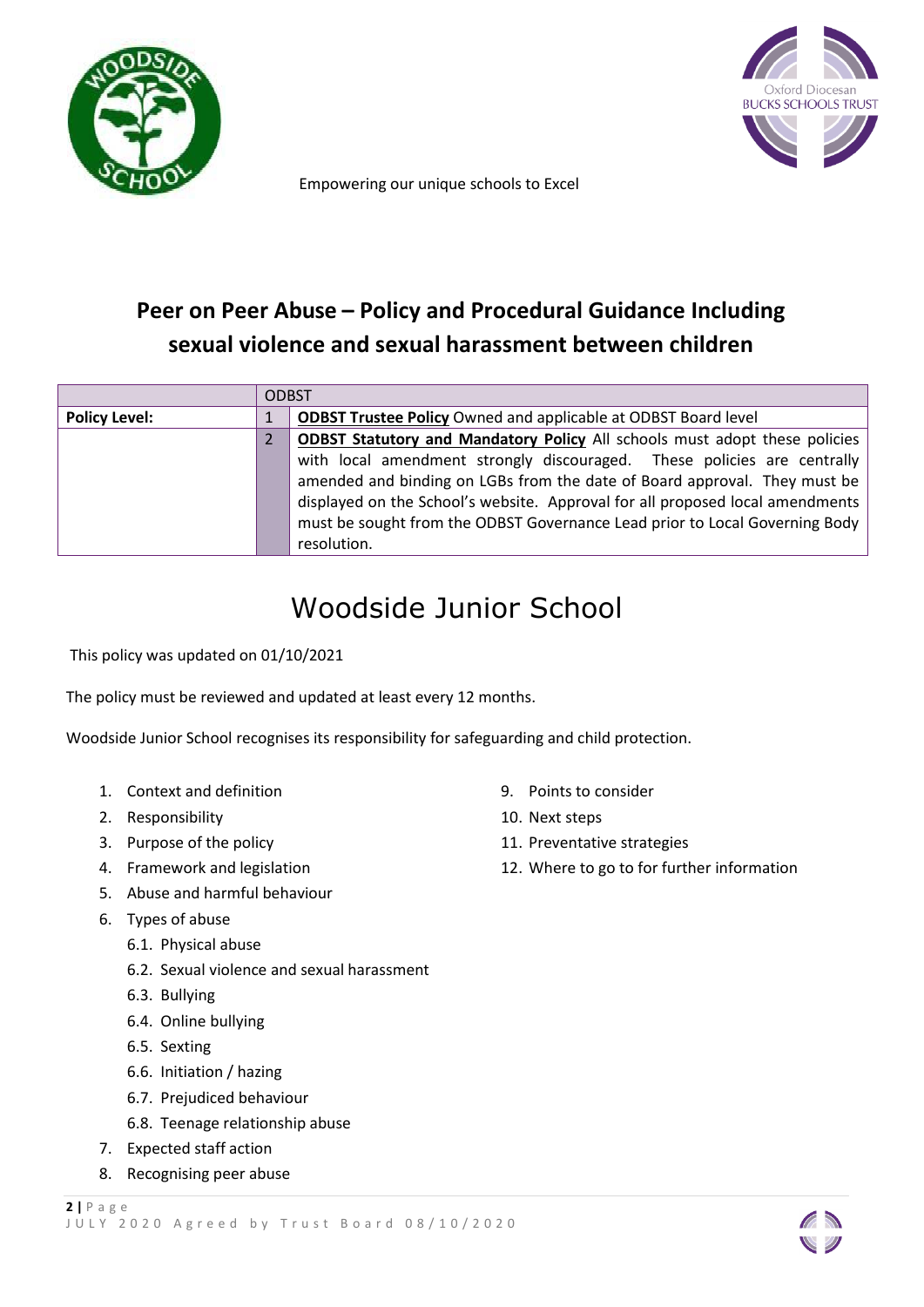# 1. **Context and Definition**

# **Peer abuse is behaviour by an individual or group, intending to physically, sexually or emotionally hurt others.**

All staff should recognise that children are capable of abusing their peers. All staff should be aware of safeguarding issues from peer abuse including:

- bullying (including online bullying)
- physical abuse such as hitting, kicking, shaking, biting, hair pulling, or otherwise causing physical harm
- sexual violence and sexual harassment
- sexting (also known as youth produced sexual imagery); and
- initiation/hazing type violence and rituals. This abuse can:
- Be motivated by perceived differences e.g. on grounds of race, religion, gender,sexual orientation, disability or other differences
- Result in significant, long lasting and traumatic isolation, intimidation orviolence to the victim; vulnerable adults are at particular risk of harm

Children or young people who harm others may have additional or complex needs e.g.:

- Significant disruption in their own lives
- Exposure to domestic abuse or witnessing or suffering abuse
- Educational under-achievement
- Involved in crime

Stopping violence and ensuring immediate physical safety is the first priority of any education setting, but emotional bullying can sometimes be more damaging than physical. School staff, alongside their Designated Safeguarding Lead and/or Deputy, have to make their own judgements about each specific case and should use this policy guidance to help.

# 2. **Responsibility**

Keeping Children Safe in Education (KCSIE), 2020 states that

*'Governing bodies and proprietors should ensure that their child protection policy includes:*

- *procedures to minimise the risk of peer on peer abuse;*
- *how allegations of peer on peer abuse will be recorded, investigated and dealt with;*
- *clear processes as to how victims, perpetrators and any other child affected by peer on peer abuse will be supported;'*

It also emphasises that the voice of the child must be heard

'*Governing bodies, proprietors and school or college leaders should ensure the child's wishes and feelings are taken into account when determining what action to take and what services to provide. Systems should be in place for children to express their views and give feedback. Ultimately, all system and processes should operate with the best interests of the child at their heart.'*

Peer on Peer abuse is referenced in our Safeguarding and Child Protection Policy. The sensitive nature and specific issues involved with peer on peer necessitate separate policy guidance.

Trustees of ODBST are clear that any form of abuse or harmful behaviour should be dealt with immediately

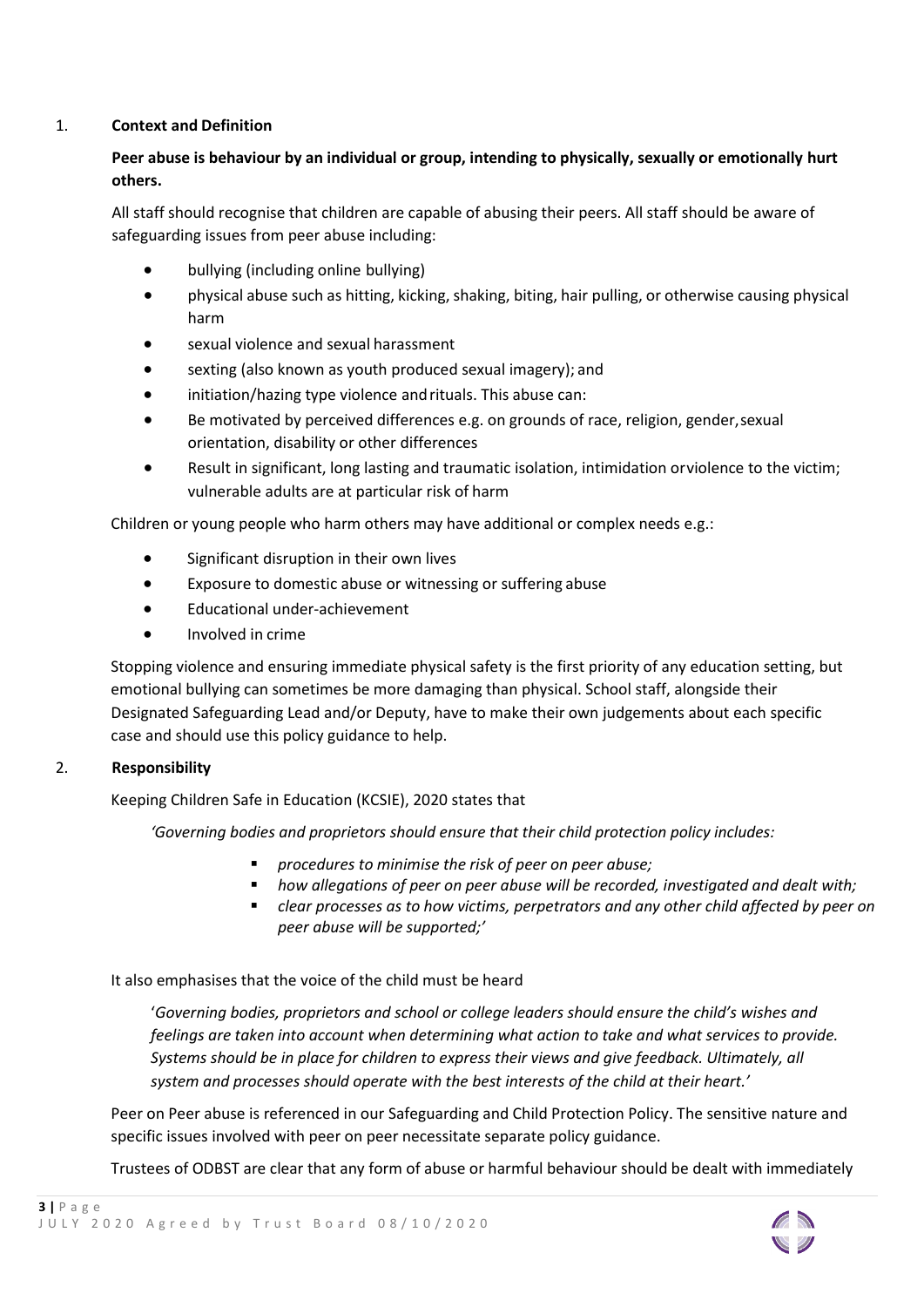and consistently to reduce the extent of harm to the young person, with full consideration to the impact on that individual child's emotional and mental health and well- being.

# 3. **Purpose of Policy**

The purpose of this policy is to explore some forms of peer on peer abuse. The policy also includes a planned and supportive response to the issues.

ODBST Schools have the following policies in place that should be read in conjunction with this policy:

- 3.1 Anti-Bullying including Online Bullying Policy
- 3.2 Safeguarding and Child Protection Policy

# 4. **Framework and Legislation**

This policy is supported by the key principles of the Children's Act, 1989 that the child's welfare is paramount. Another key document is Working Together, 2018, highlighting that every assessment of a child, *'must be informed by the views of the child'.* (Working Together, 2018:21) This is echoed by Keeping Children Safe in Education, 2020 through ensuring procedures are in place in schools and settings to hear the voice of the child.

# 5. **Abuse and harmful behaviour.**

Abuse should never be tolerated or passed off as 'banter' or 'part of growing up'. Equally, abuse issues can sometimes be gender specific e.g. girls being sexually touched/assaulted and boys being subject to initiation/hazing type violence (KCSIE, 2020). It is important to consider the forms abuse may take and the subsequent actions required.

- Children are vulnerable to abuse by their peers. Such abuse should be taken as seriously as abuse by adults and should be subject to the same child protection procedures.
- Staff should not dismiss abusive behaviour as normal between young people and should not develop high thresholds before taking action.
- Staff should be aware of the potential uses of information technology for bullying and abusive behaviour between young people.
- Staff should be aware of the added vulnerability of children and youngpeople who have been the victims of violent crime (for example mugging), including the risk that they may respond to this by abusing younger or weaker children.

The alleged perpetrator is likely to have considerable unmet needs as well as posing a significant risk of harm to other children. Evidence suggests that such children may have suffered considerable disruption in their lives, may have witnessed or been subjected to physical or [sexual](http://trixresources.proceduresonline.com/nat_key/keywords/sexual_abuse.html) [abuse,](http://trixresources.proceduresonline.com/nat_key/keywords/sexual_abuse.html) may have problems in their educational development and may have committed other offences. They may therefore be suffering, or be at risk of suffering[, significant harm a](http://trixresources.proceduresonline.com/nat_key/keywords/significant_harm.html)nd be in need of protection. Any long-term plan to reduce the risk posed by the alleged perpetrator must address their needs.

# 6. **Types of abuse**

There are many forms of abuse that may occur between peers and this list is not exhaustive. Each form of abuse or prejudiced behaviour is described in detail followed by advice and support on actions to be taken.

# 6.1. **Physical abuse**

This may include hitting, kicking, nipping/pinching, shaking, biting, hair pulling, or otherwise causing physical harm to another person. There may be many reasons why a child harms another and it is important to understand why a young person has engaged in such behaviour, including accidently before considering the action or punishment to be undertaken.

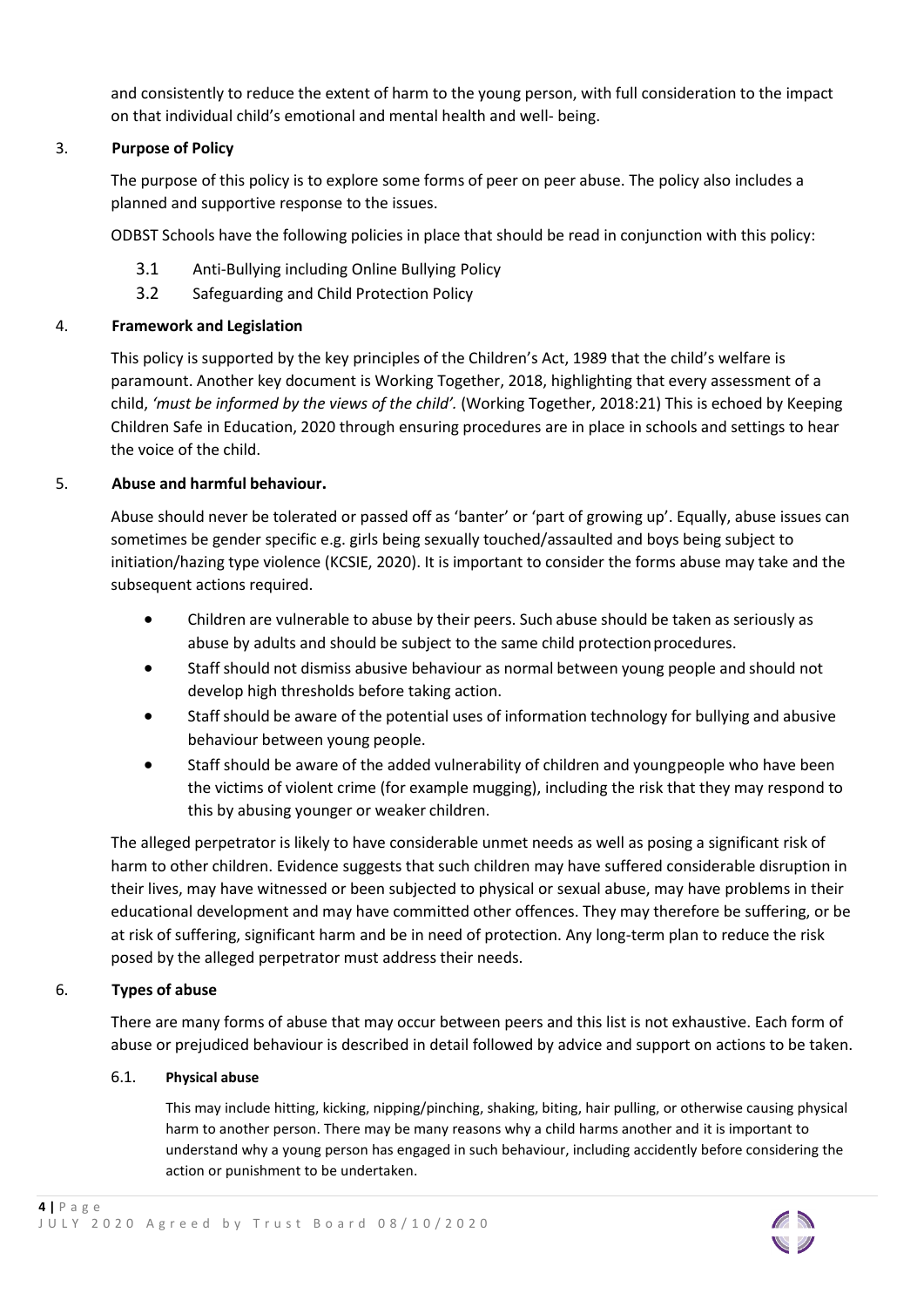#### 6.2. **Sexual violence and sexual harassment**

This must always be referred immediately to the Designated Safeguarding Lead. The DSL will follow the [DfE](https://www.gov.uk/government/publications/sexual-violence-and-sexual-harassment-%20between-children-in-schools-and-colleges)  [Guidance:](https://www.gov.uk/government/publications/sexual-violence-and-sexual-harassment-%20between-children-in-schools-and-colleges) [Sexual violence and sexual harassment between](https://www.gov.uk/government/uploads/system/uploads/attachment_data/file/719902/Sexual_violence_and_sexual_harassment_between_children_in_schools_and_colleges.pdf) [children in schools and colleges 2](https://www.gov.uk/government/uploads/system/uploads/attachment_data/file/719902/Sexual_violence_and_sexual_harassment_between_children_in_schools_and_colleges.pdf)018.

Sexual violence and sexual harassment can occur between two children of any age and sex. It can also occur through a group of children sexually assaulting or sexually harassing a single child or group of children.

Sexually harmful behaviour from young people is not always contrived or with the intent to harm others. There may be many reasons why a young person engages in sexually harmful behaviour and it may be just as distressing to the young person who instigates it as to the young person it is intended towards. Sexually harmful behaviour may include

- inappropriate sexual language
- inappropriate role play
- sexual touching
- sexual assault/abuse.

Staff should be aware of the importance of:

- making clear that sexual violence and sexual harassment is not acceptable,will never be tolerated and is not an inevitable part of growing up
- not tolerating or dismissing sexual violence or sexual harassment as"banter", "part of growing up", "just having a laugh" or "boys being boys"; and
- challenging behaviours (potentially criminal in nature), such as grabbing bottoms, breasts and genitalia, flicking bras and lifting up skirts. Dismissing or tolerating such behaviours risks normalising them
- **Upskirting:** typically involves taking a picture under a person's clothing without them knowing, with the intention of viewing their genitals or buttocks to obtain sexual gratification, or cause the victim humiliation, distress oralarm.

#### 6.3. **Bullying**

Bullying is unwanted, aggressive behaviour among school aged children that involves a real or perceived power imbalance. The behaviour is repeated, or has the potential to be repeated, over time. Both young people who are bullied and who bully others may have serious, lasting problems.

In order to be considered bullying, the behaviour must be aggressive and include:

- An Imbalance of Power: Young people who bully use their power—suchas physical strength, access to embarrassing information, or popularity—to control or harm others. Power imbalances can change over time and in different situations, even if they involve the same people.
- Repetition: Bullying behaviours happen more than once or have thepotential to happen more than once.

Bullying includes actions such as making threats, spreading rumours, attacking someone physically or verbally or for a particular reason e.g. size, hair colour, gender, sexual orientation, and excluding someone from a group on purpose.

# 6.4. **Online Bullying**

Online Bullying is the use of technology (social networking, messaging, text messages, e- mail, chat rooms etc.) to harass threaten or intimidate someone for the same reasons as stated above. Online bullying can take many forms

- Abusive or threatening texts, emails or messages
- Posting abusive comments on social media sites
- Sharing humiliating videos or photos of someone else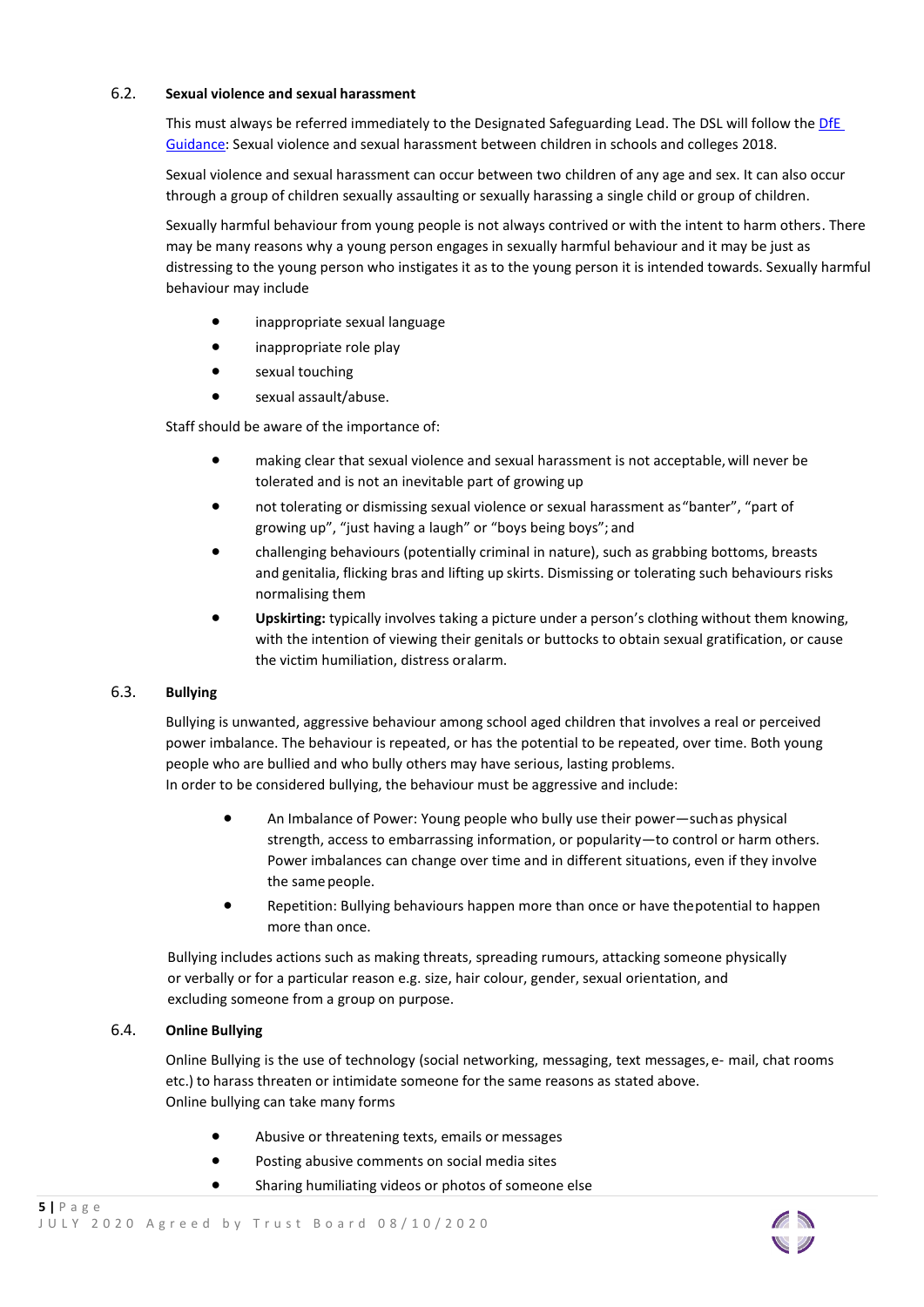- Stealing someone's online identity
- **•** Spreading rumours online
- Trolling sending someone menacing or upsetting messages throughsocial networks, chatrooms or games
- Developing hate sites about another person
- Prank calls or messages
- **•** Group bullying or exclusion online
- Anonymous messaging
- Encouraging a young person to self-harm
- Pressuring children to send sexual messages or engaging insexual conversations

#### 6.5. **Sexting**

The term 'sexting' relates to the sending of indecent images, videos and/or written messages with sexually explicit content; these are created and sent electronically. They are often 'shared' via social networking sites and instant messaging services.

**Upskirting:** typically involves taking a picture under a person's clothing without them knowing, with the intention of viewing their genitals or buttocks to obtain sexual gratification, or cause the victim humiliation, distress or alarm.

This must always be referred immediately to the Designated Safeguarding Lead DSL will follow the UKCIS: [Sexting in schools and colleges 2016 guidance.](https://www.gov.uk/government/uploads/system/uploads/attachment_data/file/551575/6.%202439_KG_NCA_Sexting_in_Schools_WEB%091_.PDF)

#### 6.6. **Initiation/Hazing**

Hazing is a form of initiation ceremony which is used to induct newcomers into an organisation such as a private school, sports team etc. There are a number of different forms, from relatively mild rituals to severe and sometimes violent ceremonies. The ceremony welcomes newcomers by subjecting them to a series of trials which promote a bond between them. After the hazing is over, the newcomers also have something in common with older members of the organisation, because they all experienced it as part of a rite of passage. Many rituals involve humiliation, embarrassment, abuse, and harassment.

#### 6.7. **Prejudiced Behaviour**

The term prejudice-related bullying refers to a range of hurtful behaviour, physical or emotional or both, which causes someone to feel powerless, worthless, excluded or marginalised, and which is connected with prejudices around belonging, identity and equality in wider society – for example disabilities and special educational needs, ethnic, cultural and religious backgrounds, gender, home life, (for example in relation to issues of care, parental occupation, poverty and social class) and sexual identity.

#### 6.8. **Teenage relationship abuse**

Teenage relationship abuse is a pattern of actual or threatened acts of physical, sexual, and/or emotional abuse, perpetrated by an adolescent (between the ages of 13 and 18) against a current or former partner. Abuse may include insults, coercion, social sabotage, sexual harassment, threats and/or acts of physical or sexual abuse. The abusive teen uses this pattern of violent and coercive behaviour, in a heterosexual or same gender relationship, in order to gain power and maintain control over the partner. This abuse may be child sexual exploitation.

#### 7. **Expected staff action**

Staff should consider the seriousness of the case and make a quick decision whether to inform the Designated Safeguarding Lead immediately before taking any further in-school actions.

#### 8. **Recognising peer abuse**

An assessment of an incident between peers should be completed and consider: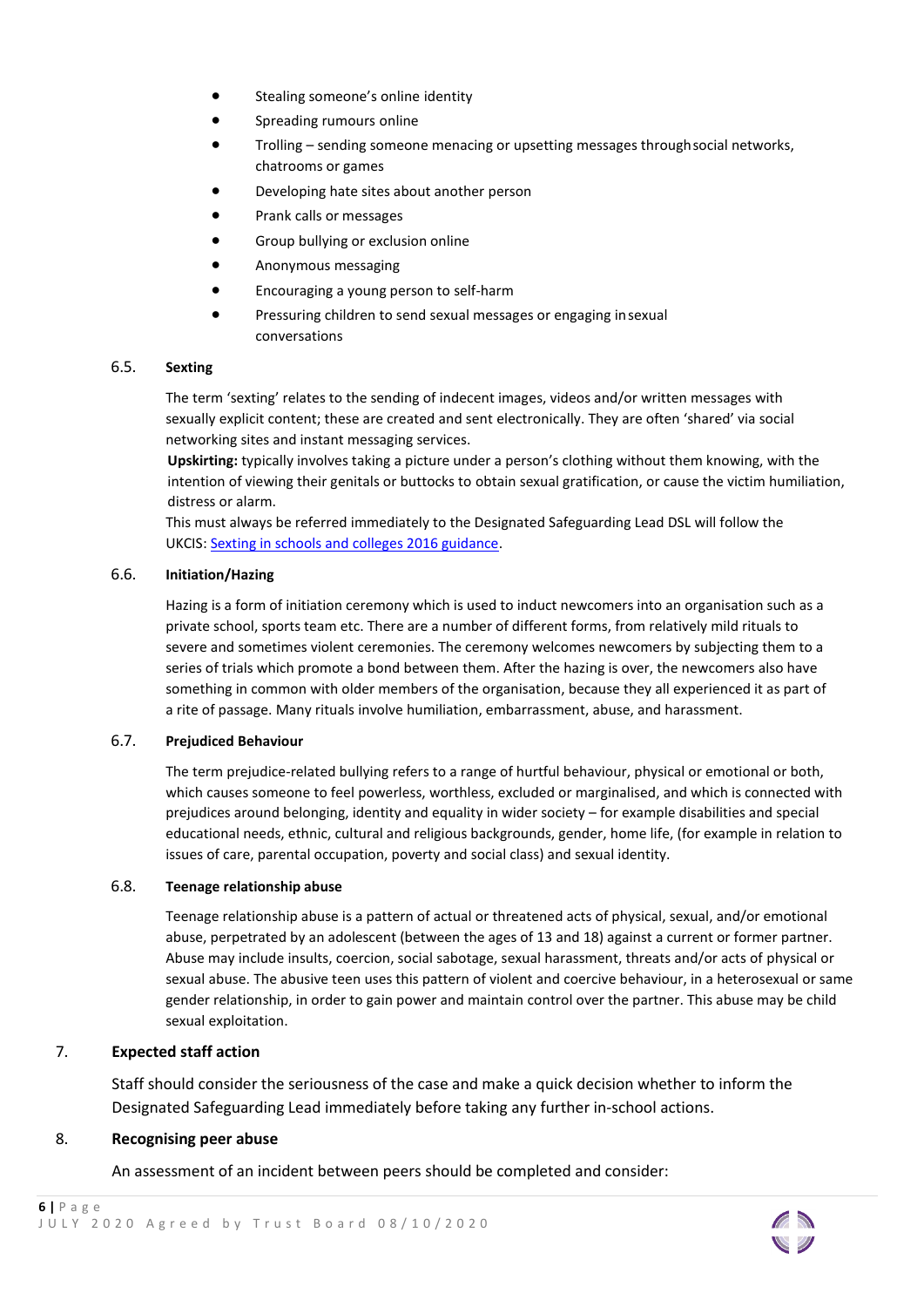- Chronological and developmental ages of everyone involved
- Difference in their power or authority in relation to age, race, gender, physical, emotional or intellectual vulnerability
- All alleged physical and verbal aspects of the behaviour and incident
- Whether the behaviour involved inappropriate sexual knowledge or motivation
- What was the degree of physical aggression, intimidation, threatening behaviour or bribery
- The effect on the victim
- Any attempts to ensure the behaviour and incident is kept a secret
- The child or young person's motivation or reason for the behaviour, if they admit that it occurred
- Whether this was a one-off incident, or longer in duration

It is important to deal with a situation of peer abuse immediately and sensitively. It is necessary to gather the information as soon as possible to get the true facts. It is equally important to deal with it sensitively and think about the language used and the impact of that language on both the children and the parents when they become involved. Avoid language that may create a 'blame' culture and leave a child labelled.

Staff will talk to the children in a calm and consistent manner. Staff will not be prejudiced, judgmental, dismissive or irresponsible in dealing with such sensitive matters.

# 8.1. **Taking Action**

- Always take complaints seriously
- Gain a statement of facts from the pupil(s)
- Assess needs of victim and alleged perpetrator
- Consider referral to Police or SocialCare
- Contribute to multi-agency assessments
- Convene a risk management meeting
- Record all incidents and all action taken

# 8.2. **Recording sexualised behaviour**

- Be clear, explicit and non-avoidant, and avoid vague statements or euphemisms
- Record as soon as possible, as you can quickly forget or confuse detail
- Follow the prompts on your safeguarding and child protection recording form
- Use proper names for body parts but record exactly any language or vocabularyused by the child. Use the child's exact words in quotation marks.
- Note where and when the incident happened and whether anyone else was around.

# 8.3. **Decide on your next course of action**

If you believe any young person to be at risk of significant harm you must report to the Designated Safeguarding Lead immediately; they will follow the school's Safeguarding and Child Protection Policy.

If MASH and the police intend to pursue this further, they may ask to interview the young people in school or they may ask for parents to come to school to be spoken to. It is important to be prepared for every situation and the potential time it may take.

# 9. **Points to consider**

# 9.1. **What is the age of the children involved?**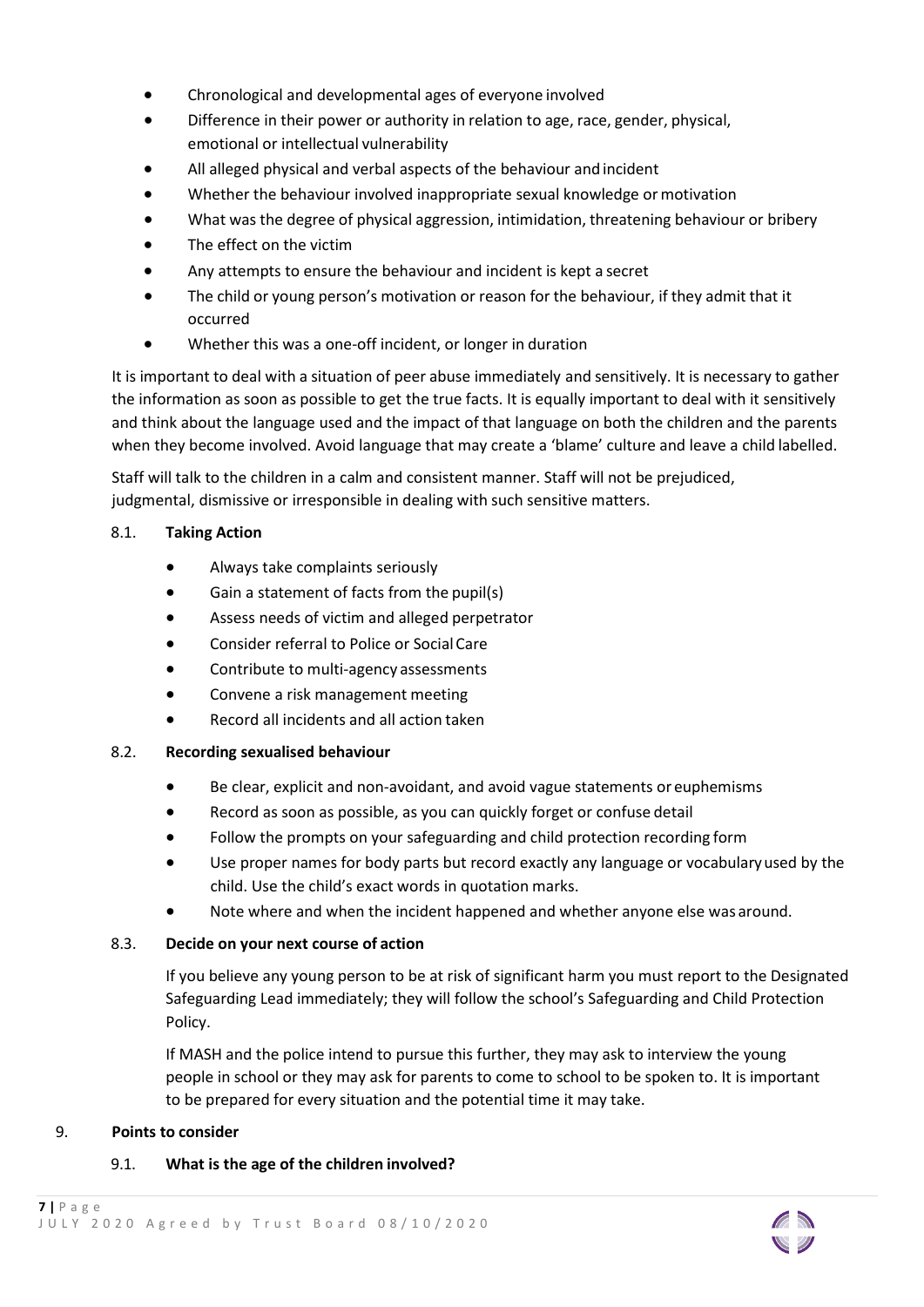How old are the young people involved in the incident and is there any age difference between those involved? In relation to sexual exploration, children under the age of 5, in particular 1-4 year olds who are learning toileting skills may show a particular interest in exploration at around this stage. This, however, should not be overlooked.

# 9.2. **Where did the incident or incidents take place?**

Was the incident in an open, visible place to others? If so was it observed? If not, is more supervision required within this particular area?

# 9.3. **What was the explanation by all children involved of what occurred?**

Can each of the young people give the same explanation of the incident and also what is the effect on the young people involved? Is the incident seen to be bullying for example, in which case regular and repetitive? Is the version of one young person different from another and why?

#### 9.4. **What is each of the children's own understanding of what occurred?**

Do the young people know/understand what they are doing? E.g. do they have knowledge of body parts, of privacy and that it is inappropriate to touch? Is the young person's explanation in relation to something they may have heard or been learning about that has prompted the behaviour? Is the behaviour deliberate and contrived? Does the young person have understanding of the impact of their behaviour on the other person?

#### 9.5. **Repetition**

Has the behaviour been repeated to an individual on more than one occasion? In the same way it must be considered has the behaviour persisted to an individual after the issue has already been discussed or dealt with and appropriately resolved?

#### 10. **Next Steps**

Once the outcome of the incident(s) has been established it is necessary to ensure future incidents of abuse do not occur again and consider the support and intervention required for those involved.

# 10.1. **For the young person who has been harmed**

What support they require depends on the individual young person. It may be that they wish to seek counselling or one to one support via a mentor. It may also be that they feel able to deal with the incident(s) on their own or with support of family and friends; in which case it is necessary that this young person continues to be monitored and offered support should they require it in the future. If the incidents are of a bullying nature, the young person may need support in improving peer groups/relationships with other young people, or some restorative justice work with all those involved may be required.

Other interventions that could be considered may target a whole class or year group for example a speaker on online bullying, relationship abuse etc. It may be that through the continued curriculum of Relationship and Sex Education (from 2020), PSHE and SMSC that certain issues can be discussed and debated more frequently.

If the young person feels particularly vulnerable it may be that a risk assessment can be put in place for them whilst in school so that they have someone named that they can talk to, support strategies for managing future issues and identified services to offer additional support.

#### 10.2. **For the young person who has displayed harmful behaviour**

It is important to find out why the young person has behaved in such a way. It may be that the young person is experiencing their own difficulties and may even have been harmed themselves in

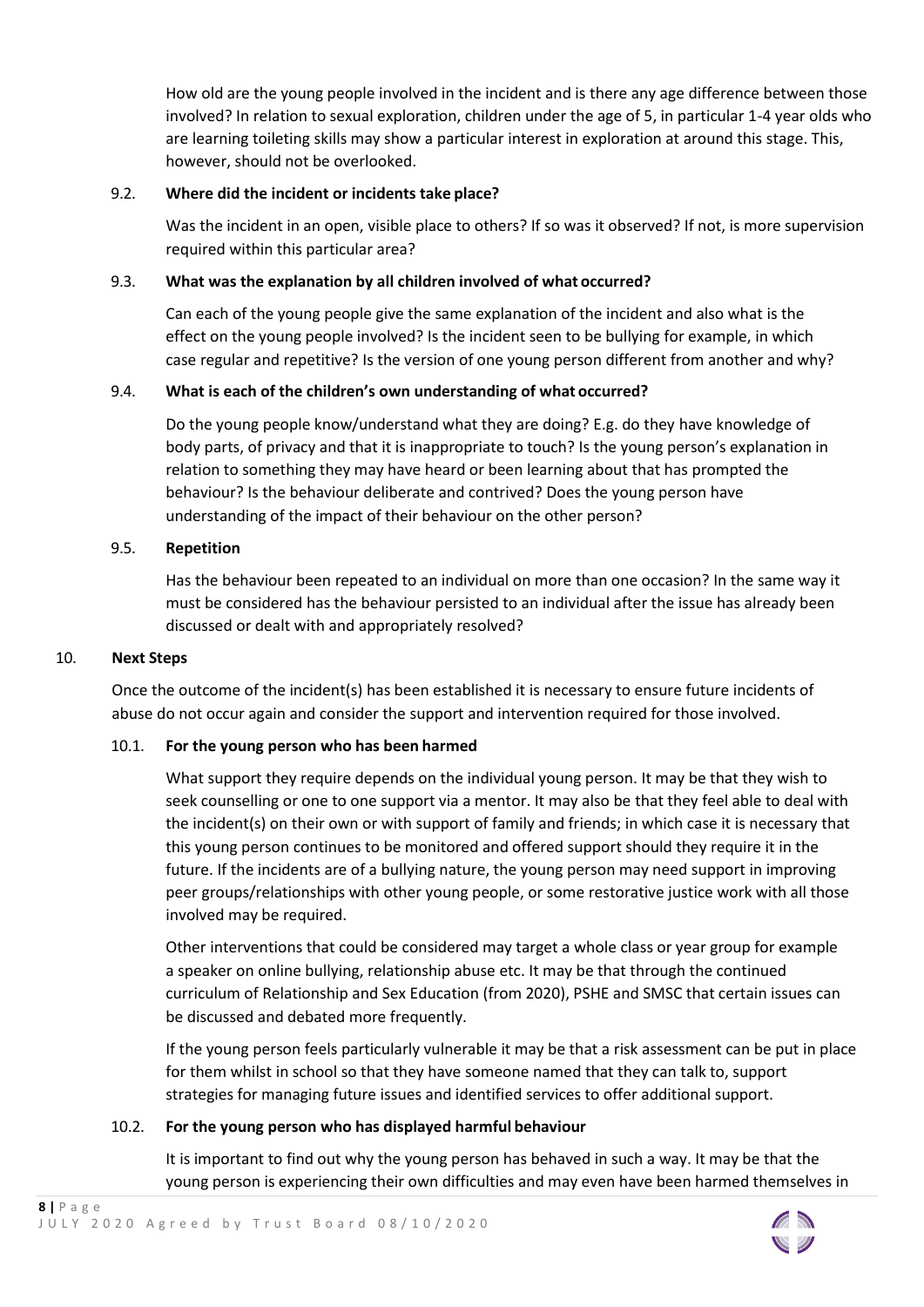a similar way. In such cases support such as one to one mentoring or counselling may also be necessary.

Particular support from identified services may be necessary through an early help referral and the young person may require additional support from family members.

Once the support required to meet the individual needs of the young person has been met, it is important that the young person receives a consequence for their behaviour. This may be in the form of restorative justice e.g. making amends with the young person they have targeted if this has been some form of bullying. In the cases of sexually harmful behaviour it may be a requirement for the young person to engage in one to one work with a particular service or agency (if a crime has been committed this may be through the police or youth offending service). If there is any form of criminal investigationongoing it may be that this young person cannot be educated on site until the investigation has concluded. In which case, the young person will need to be provided with appropriate support and education elsewhere.

It may be that the behaviour that the young person has displayed may continue to pose a risk to others, in which case an individual risk assessment may be required. This should be completed via a multi- agency response to ensure that the needs of the young person and the risks towards others are measured by all of those agencies involved including the young person and their parents. This may mean additional supervision of the young person or protective strategies if the young person feels at risk of engaging in further inappropriate or harmful behaviour.

The school may also choose a punishment as a consequence such as exclusion or internal exclusion/inclusion/seclusion for a period of time to allow the young person to reflect on their behaviour.

#### 10.3. **After care**

It is important that following the incident the young people involved continue to feel supported and receive help even if they have stated that they are managing the incident. Sometimes the feelings of remorse, regret or unhappiness may occur at a much later stage than the incident. It is important to ensure that the young people do not engage in any further harmful behaviour either towards someone else or to themselves as a way of coping (e.g. self-harm). For this reason, regular reviews with the young people following the incident(s) are imperative.

#### 11. **Preventative Strategies**

Peer on peer abuse can and will occur on any site even with the most robust policies and support processes. It is important to develop appropriate strategies to proactively prevent peer on peer abuse.

This school has an open environment where young people feel safe to share information about anything that is upsetting or worrying them. There is a strong and positive PSHE/SMSC curriculum that tackles such issues as prejudiced behaviour and gives children an open forum to talk things through rather than seek one on one opportunities to be harmful to one another. The school

makes sure that 'support and report' signposting is available to young people.

Staff will not dismiss issues as 'banter' or 'growing up' or compare them to their own experiences of childhood. Staff will consider each issue and each individual in their own right before taking action.

Young people are part of changing their circumstances and, through school council and pupil voice for example, we encourage young people to support changes and develop 'rules of acceptable

behaviour'. We involve pupils in the positive ethos in school; one where all young people understand the boundaries of behaviour before it becomes abusive.